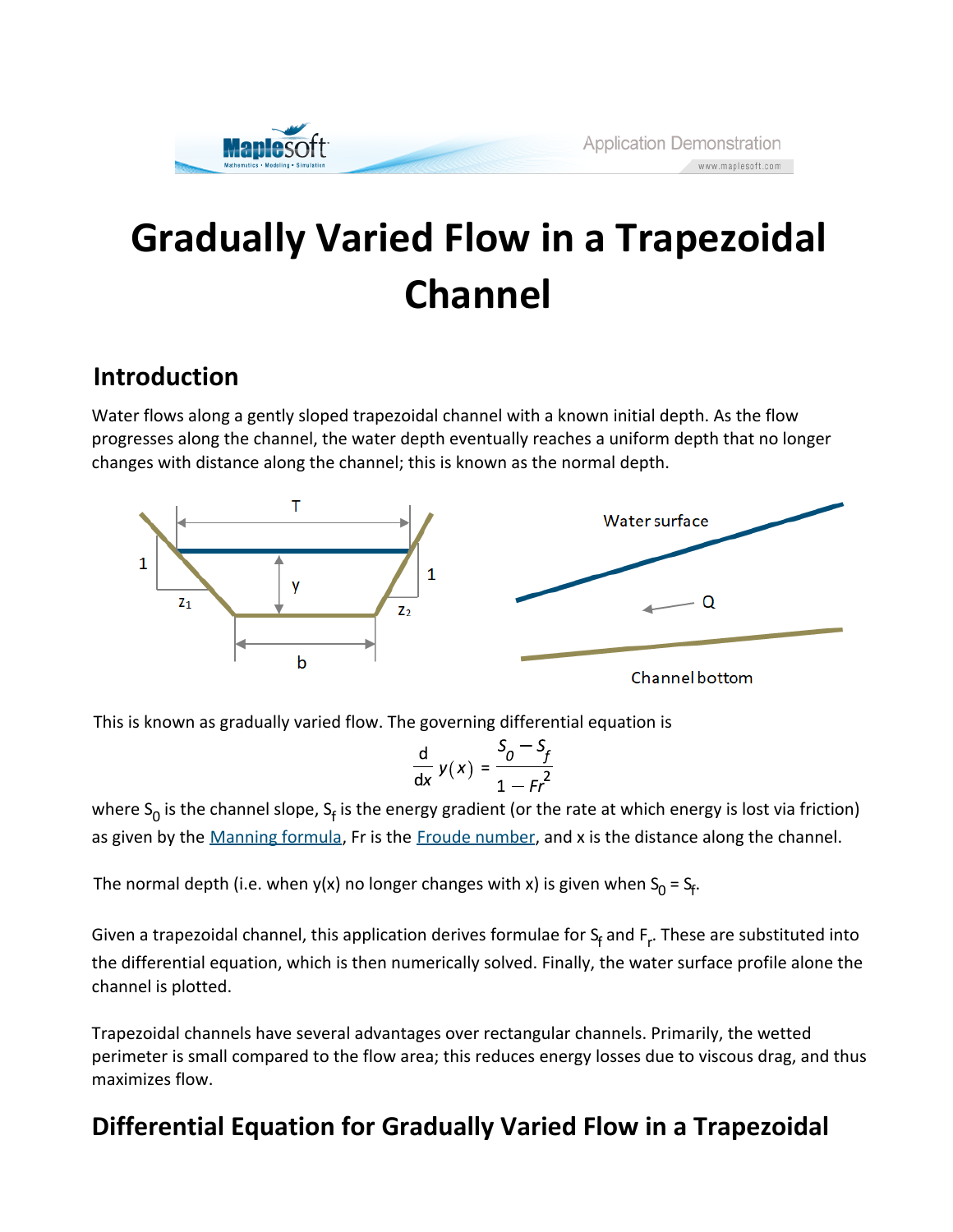## **Channel**

**>** 

Width of water surface

>  $\tau := b + y(x) \cdot (z_1 + z_2)$  $T := b + y(x) (z_1 + z_2)$ **(2.1)**

Cross-sectional area of flow

> 
$$
A := \frac{y(x)}{2} \cdot (b + T)
$$
  

$$
A := \frac{y(x) (2b + y(x) (z_1 + z_2))}{2}
$$
 (2.2)

Wetted perimeter

> 
$$
P := b + y(x) \cdot \left( \sqrt{1 + z_1^2} + \sqrt{1 + z_2^2} \right)
$$
  
\n
$$
P := b + y(x) \left( \sqrt{z_1^2 + 1} + \sqrt{z_2^2 + 1} \right)
$$
\n(2.3)

Hydraulic radius

> 
$$
H := \frac{A}{p}
$$
  

$$
H := \frac{y(x) (2b + y(x) (z_1 + z_2))}{2 (b + y(x) (\sqrt{z_1^2 + 1} + \sqrt{z_2^2 + 1}))}
$$
(2.4)

Water velocity

$$
\mathbf{v} := \frac{Q}{A}
$$

$$
v := \frac{2Q}{y(x) (2b + y(x) (z_1 + z_2))}
$$
 (2.5)

Froude number

> Fr := 
$$
\frac{v}{\sqrt{gy(x)}}
$$
  
\nFr :=  $\frac{2Q}{y(x) (2b + y(x) (z_1 + z_2)) \sqrt{gy(x)}}$  (2.6)

Slope of the energy gradient from the Manning equation (this is the rate at which energy is lost through friction)

$$
> S_f := \left(\frac{n \cdot v}{u \cdot H^3}\right)^2
$$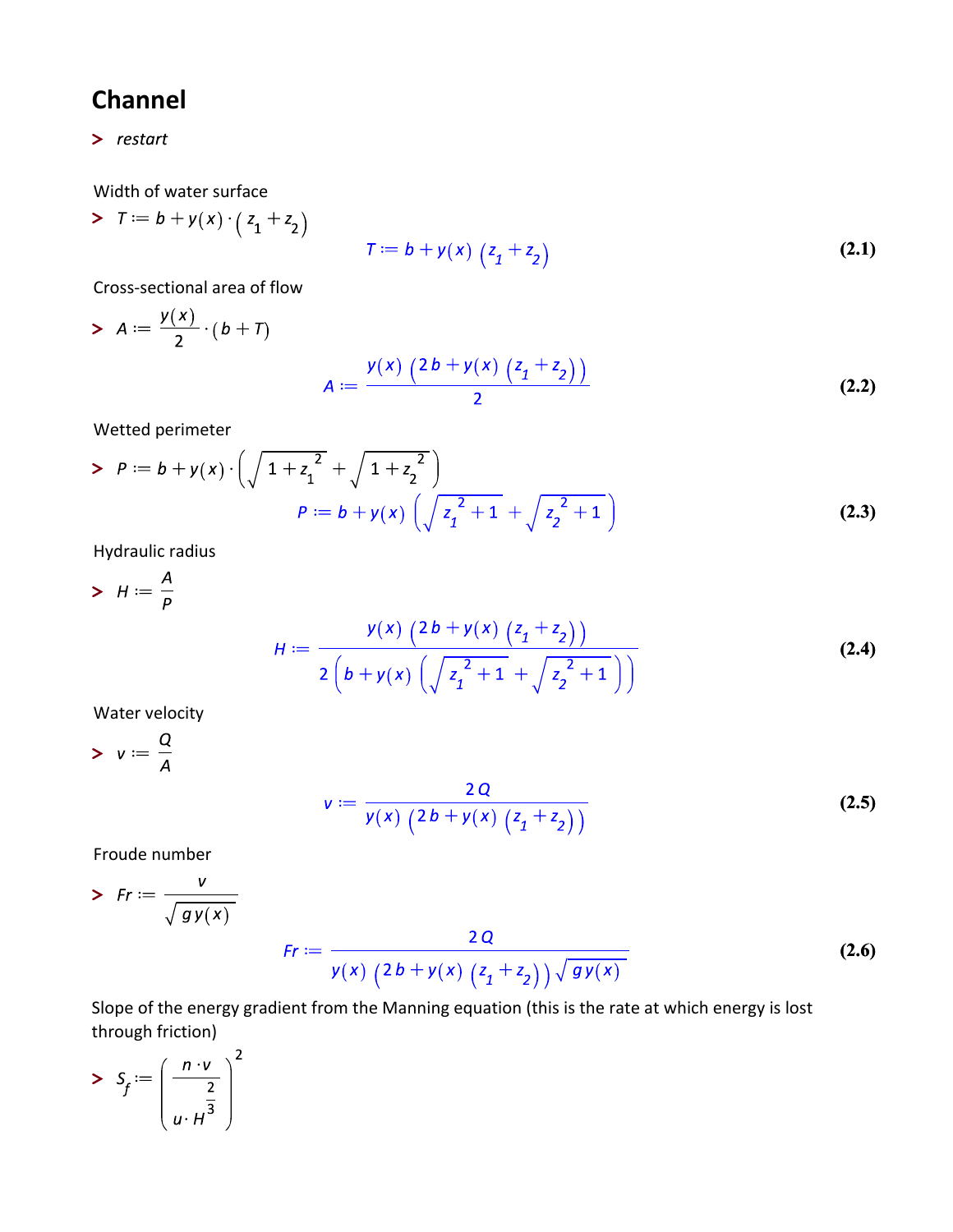$$
S_{f} := \frac{8n^{2} Q^{2} 2^{1/3}}{y(x)^{2} (2b + y(x) (z_{1} + z_{2}))^{2} u^{2} \left(\frac{y(x) (2b + y(x) (z_{1} + z_{2}))}{b + y(x) (\sqrt{z_{1}^{2} + 1} + \sqrt{z_{2}^{2} + 1})}\right)^{4/3}}
$$
(2.7)

Hence the complete differential equation is

> 
$$
de := \frac{d}{dx} y(x) = \frac{S_0 - S_f}{1 - Fr^2}
$$
  
\n
$$
de := \frac{d}{dx} y(x)
$$
\n
$$
S_0 - \frac{8n^2 Q^2 2^{1/3}}{y(x)^2 (2b + y(x) (z_1 + z_2))^2 u^2 \left(\frac{y(x) (2b + y(x) (z_1 + z_2))}{b + y(x) (\sqrt{z_1^2 + 1} + \sqrt{z_2^2 + 1})}\right)^{4/3}}
$$
\n
$$
= \frac{4Q^2}{y(x)^3 (2b + y(x) (z_1 + z_2))^2 g} + 1
$$
\n(2.8)

#### **Parameters**

Bottom width

$$
\bm{b} := 3:
$$

Slope of channel sides

$$
> z_1 := 2:
$$
  

$$
z_2 := 3:
$$

Channel slope

 $> S_0 := 0.001$  :

Roughness

 $> n := 0.025$ :

Coefficient in Manning Equation (1 for SI, 1.49 for FPS)

 $> u := 1$ :

Gravitational constant

 $> g := 9.81$  :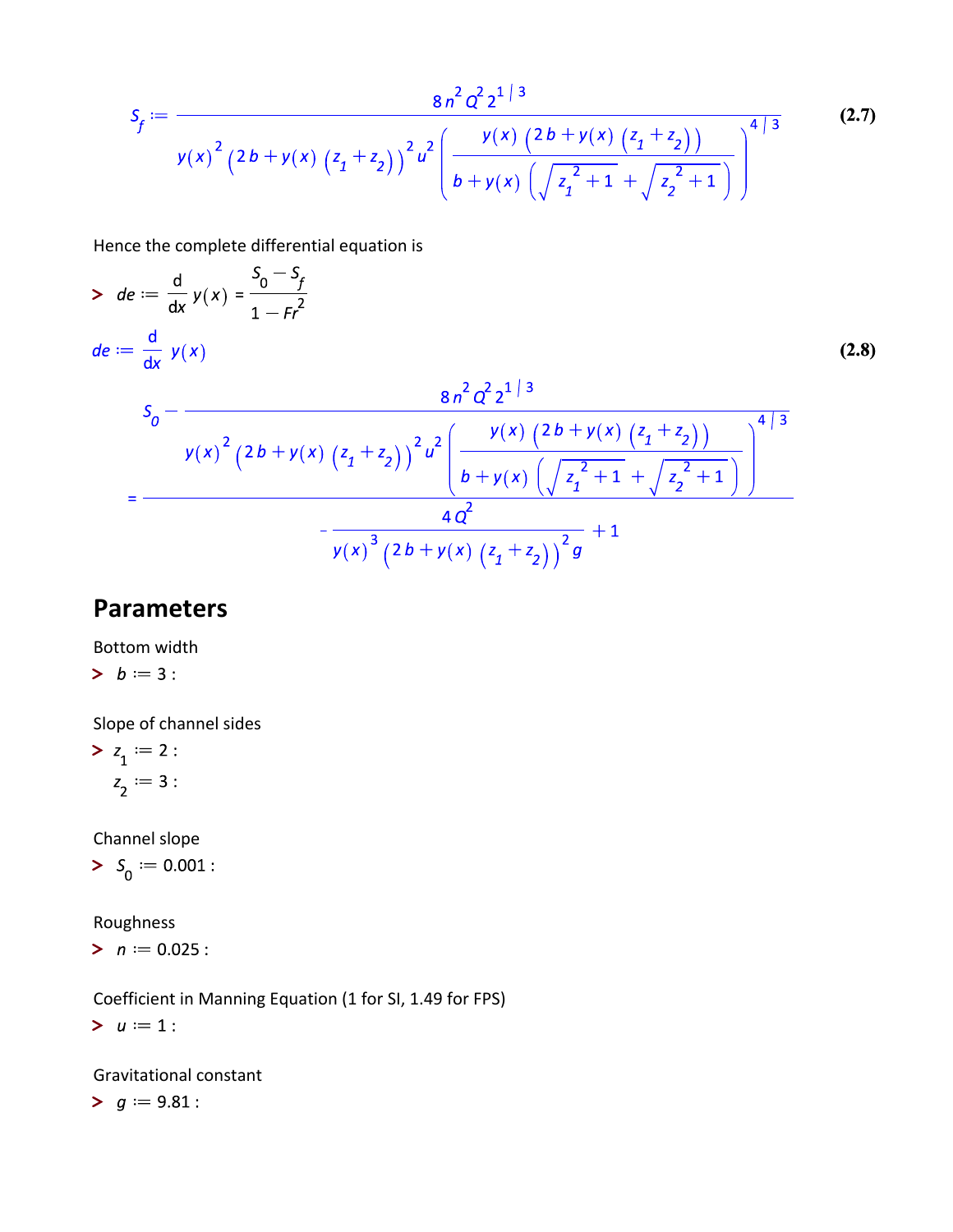Flowrate

 $> Q := 0.2$ :

Maximum channel length

 $> L := 1000$ :

Water depth at maximum channel length (this will be the boundary condition on the differential equation)

$$
\succ y_0 := 0.8:
$$

The differential equation is reduced to

 $>$  de

$$
0.001 - \frac{0.000200002^{1/3}}{y(x)^{2} (6+5y(x))^{2} \left(\frac{y(x) (6+5y(x))}{3+y(x) (\sqrt{5} + \sqrt{10})}\right)^{4/3}}
$$
\n
$$
\frac{d}{dx} y(x) = \frac{0.01630988787}{y(x)^{3} (6+5y(x))^{2}} + 1
$$
\n(3.1)

#### **Critical Depth and Normal Depth**

Normal depth (the constant water depth that the flow reaches at some point along the channel).

> 
$$
y_n := \text{fsolve}\left(\text{eval}(S_f = S_0, y(x) = y), y = 1\right)
$$
  
 $y_n := 0.1667950014$  (4.1)

Critical depth

> 
$$
y_c := \text{fsolve}(\text{subs}(\ y(x) = y, \text{Fr} = 1), y = 1)
$$
  
 $y_c := 0.07380760243$ 

The relative values of  $\bm{{\mathsf{y}}}_{{\mathsf{n}}}$  and  $\bm{{\mathsf{y}}}_{{\mathsf{c}}}$  determine the flow profile

| <b>Condition</b> | <b>Flow Profile</b> |
|------------------|---------------------|
| $y_n > y_c$      | Mild $(M)$          |
| $y_n < y_c$      | Steep (S)           |
| $y_n = y_c$      | Critical (C)        |

#### **Numerical Solution of the Differential Equation**

>  $res := dsolve(\lbrace de, y(L) = y_0 \rbrace, numeric, output = listprocedure) :$  $y :=$  subs(res,  $y(x)$ )

$$
y := \mathbf{proc}(x) \dots \mathbf{end proc}
$$

**(4.2)**

**(5.1)**